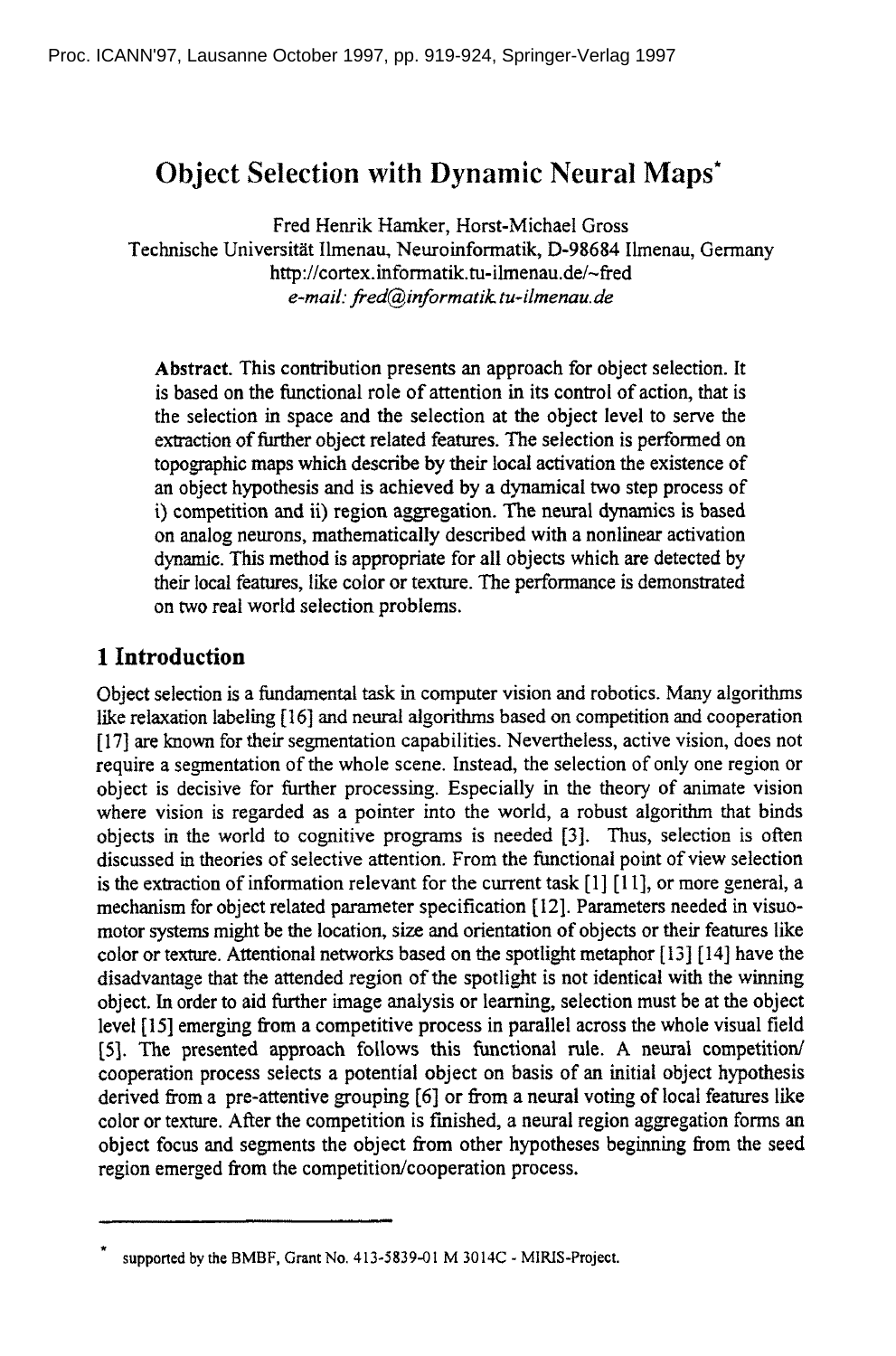### 2 System Architecture

The input of the architecture are initial hypotheses about potential objects in the image (Fig. 1). Similar to the segmentation algorithm of Worth et al [17], but on the object level, this network demands at each location a kind of probability for each hypothesis as a result of a pre-attentive process and a following local vote, e.g. the continuous output of a neural classifier. By modifying the activation of the HM according to the subgoals of a system, a goal directed selection can be achieved [8]. In contrast to known segmentation algorithms, the selection of an object is carried out in a two stage process. In the first stage, it is decided where and to what attention should be directed, which is achieved by a competition/cooperation process. This should guarantee that only one object in the image is selected according to the pointing nature of attention. Because of their limited WTA capabilities, one stage models, e.g. [7], do not ensure this. Explaining the result of the selection stage by the pointer analogy, the emerged delimited field of active nodes represent a pointer coupled with the parameter hypothesis directed to a defined location in the image. The second stage generates the object focus, which can be used to extract further object related parameters. This is again achieved by a competition/cooperation process, but here the input of the map is induced from the seed region emerged in the ASM by a presynaptic excitation of the HM from the FCM. The small focus grows in the FAM until no further input is strong enough to activate a node in the field. By inhibition of the detected region, the winner breaks down and the WTA



Fig. 1. The architecture consists of five maps. The neurons in the Hypothesis Maps (HM) code by their activation the location and the probability of an object in the image. In the Attention Selection Map (ASM) a WTA-process selects the potential object and its location. The information of what is in the image is recoded in the Hypothesis Identifier Nodes (HIN) after the end of the WTA-process. Finally, the region of the object emerges from the interaction of the Focus Control Map (FCM) with the Focus of Attention Map (FAM), according to a region aggregation process starting with the seed region detected in the ASM.

#### **2.1 Neural Field Dynamics**

The natural selection in attention can be viewed as a cooperative/competitive process [2] [10] and constitutes a basic and proven framework for selection. The dynamics of pattern formation in lateral-inhibition type neural fields are described by Amari [2]: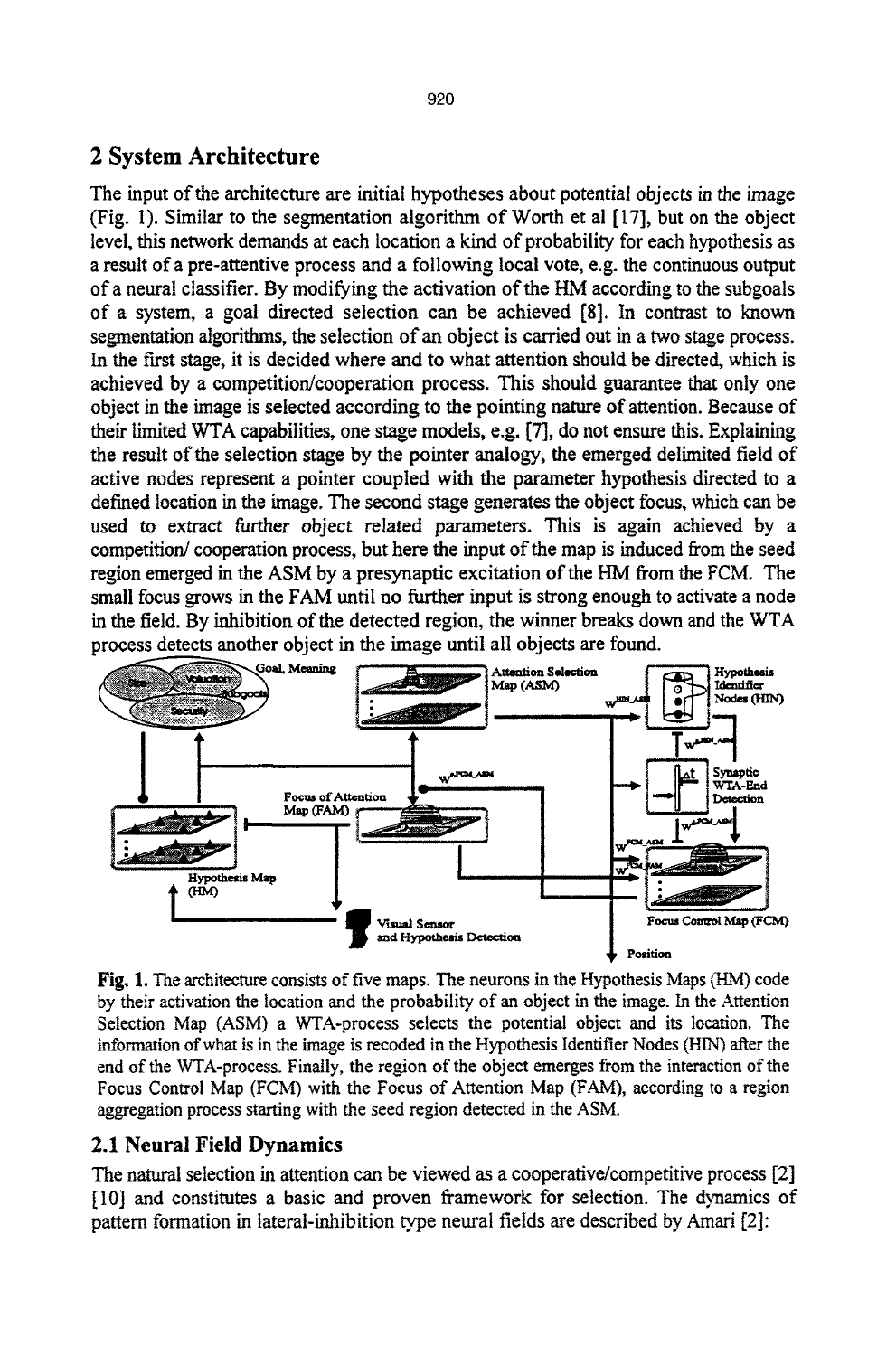The transfer function  $f$  leads to a nonlinear system,  $w$  describes the kernel of recursive lateral feedback,  $\zeta$  a stochastic term, I the external input and  $\Theta$  a threshold.

Equation (1) is often demonstrated to show a good competitive behavior. Nevertheless, the neural interpretation of the term  $-x(x,t)$  as a linear loss term of a neuron can be replaced by a non-linear loss term, which is biologically more plausible [10] and shows a very good WTA behavior [9].

$$
s(z) = c \cdot \ln\left(\frac{z_{\max} + z}{z_{\max} - z}\right) \tag{2}
$$

Using equation (2) as a nonlinear loss term, we get a neural map, in which each neuron is described by its average spike activity, which is limited to a maximum  $z_{\text{max}}$ . Because the average spike activity is only allowed for nonnegative values the differential equation is thresholded. The basic equation of each neuron in the dynamic maps reads:

$$
\tau \cdot \dot{z}_{kl} = \Psi_{\min} \left( z_{kl}, -s(z_{kl}) + \sum_{j \in \Omega, l \in \Upsilon} y_{lj}(t) \cdot w_{kllj} + I_{kl} - \Theta \right)
$$
(3)

where  $\Psi_{min}$  is defined with a maximum operator and the Heaviside function H as:

$$
\Psi_{\min}(x_1, x_2) = \max \{H(x_1) \cdot x_2, x_2\} \tag{4}
$$

The average spike activity  $z$  is equal to the output  $y$  of the node, no special transferfunction is needed.

#### 2.2 Attention **Selection (First Stage)**

Eq. (5) shows the basic equation of each node in the ASM.

$$
\tau \cdot \dot{z}_{ki}^{ASM}(t) = \Psi_{\min} \left( z_{ki}^{ASM}(t), -s(z_{ki}^{ASM}(t)) + I_{ki}^{ASM}(t) - \Theta^{ASM} \right) \tag{5}
$$

The first input of a node in (6) denotes the local cooperation, determined by e.g. a Gaussian function of the distance. The local activity representing the probability of the hypothesis can be found in the second term. The third term denotes the feedforward global inhibition, modulated by the average hypotheses activity.

$$
I_{kl}^{ASM}(t) = \sum_{j \in \Omega, l \in \Upsilon} y_{lj}^{ASM}(t) \cdot w_{klj} + y_{kl}^{HM} - \frac{w_{inh}}{\sum_{l,j} w_{klj}^* y_{lj}^{HM}} y^{GI}(t); \quad w_{klj}^* = \frac{1}{L \cdot J} \quad \forall \ l, j \tag{6}
$$

This global inhibition is described by an intemeuron in (7).

$$
\tau^{GI} \cdot \dot{z}^{GI}(t) = \Psi_{\min}\left(z^{GI}(t), -s(z^{GI}(t)) + \sum_{l,j} y_{lj}^{ASM}(t)\right) \tag{7}
$$

A more detailed look at the third term in  $(6)$  reveals, that the higher the average hypotheses activity, the lower the global inhibition. This means, a low hypotheses activity leads to a strong inhibition and as a result no node is able to succeed, i.e. no attention emerges. Parameters influencing this behavior are  $w_{\text{int}}$  and  $\Theta$ .

#### **2.3 Object Focus (Second Stage)**

The information about what hypothesis is selected is represented in the HIN.

$$
\tau \cdot z_i^{HIN}(t) = \Psi_{\min} \Big( z_i^{HIN}(t), -s(z_i^{HIN}(t)) + I_i^{HIN}(t) \Big)
$$
(8)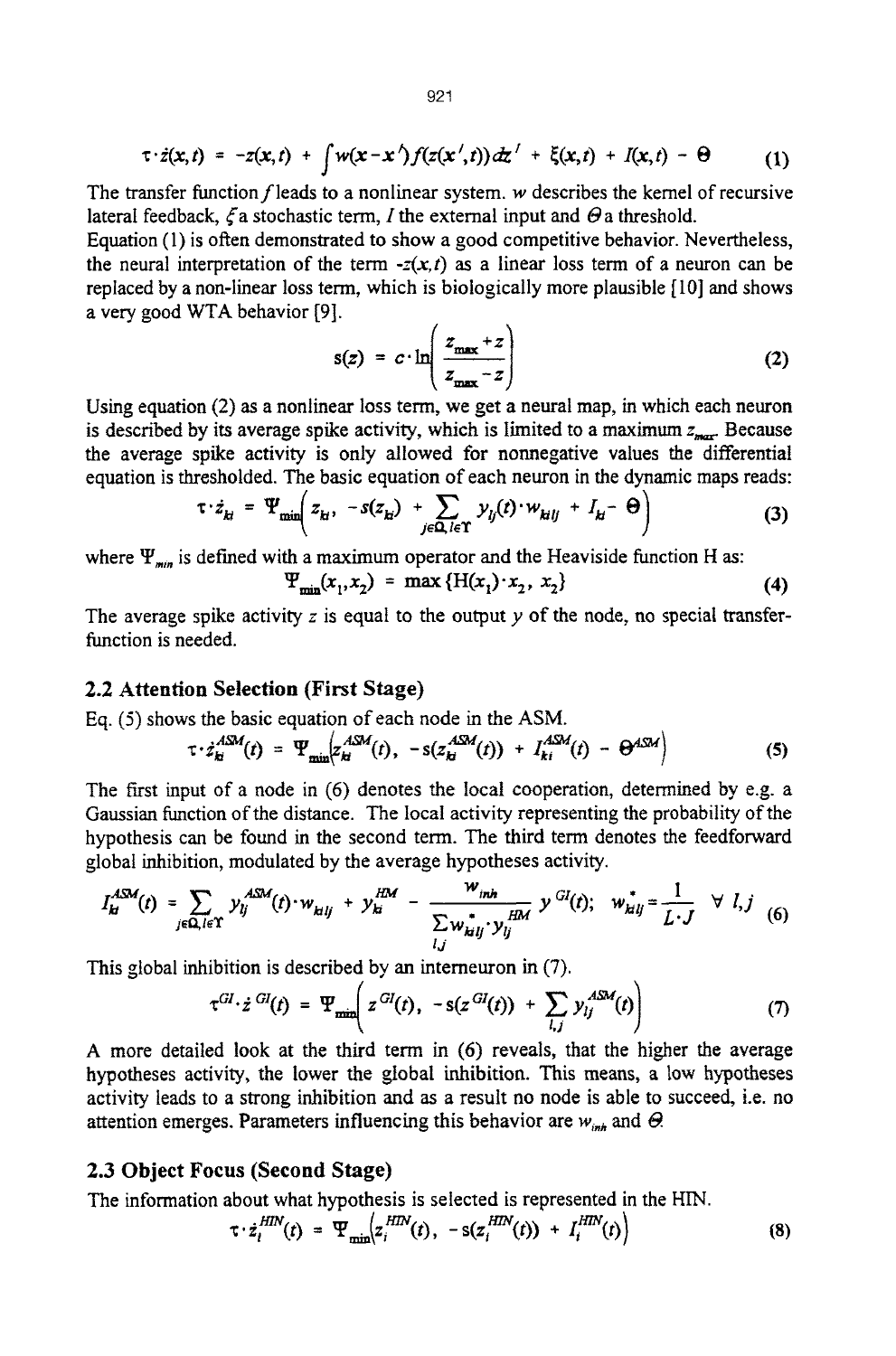In (9), each node i represents a hypothesis. Because the superior hypothesis can only be extracted after the WTA process has been decided, the nodes i are inhibited by a term, which detects a change in the activity of the ASM nodes by comparing the original and the with  $T<sub>d</sub>$  delayed output (WTA-end detection). When the significant inhibition from the WTA-end detection stops, the self excitation and mutual inhibition leads (first term in Eq. (9)) the node with the highest input, which represents the successful hypothesis in the ASM (second term in Eq. (9)) to achieve its maximum activation. All other nodes are suppressed. The threshold  $\hat{\theta}^{\text{HIN}}$  is important, because it prevents low activity in the ASM to spread all over the network. The operator  $\Lambda$  sets a negative argument to zero.

$$
I_t^{HIN}(t) = \sum_l w_{il} y_l^{HIN}(t) + \sum_k w^{HIN} A^{SM} \cdot \Lambda \left( y_h^{ASM}(t) - \theta^{HIN} \right)
$$
  
- 
$$
\sum_k w^{g, HIN} A^{SM} \cdot \left| y_h^{ASM}(t) - y_h^{ASM}(t - T_d) \right|
$$
 (9)

An activation of nodes in a FCM layer is only possible if the corresponding HIN is active, otherwise the remaining input does not surpass the threshold  $\Theta^{\text{ccu}}$ .

$$
\tau \cdot \dot{z}_{\mathcal{U}}^{FCM}(t) = \Psi_{\min} \left\{ z_{\mathcal{U}}^{FCM}(t), -s(z_{\mathcal{U}}^{FCM}(t)) + I_{\mathcal{U}}^{FCM}(t) - \Theta^{FCM} \right\} \tag{10}
$$

The input of the FCM (11) comprises the activity of the ASM, the activity of the HIN, a diverge feedback from the FAM and the inhibition from the WTA-end detection, which again suppresses the activity until the WTA in the ASM has been finished.

$$
I_H^{FCM}(t) = w^{FCM\_ASM} \cdot \Lambda \Big( y_M^{ASM}(t) - \Theta^{FCM} \Big) + y_i^{HIN}(t) + \sum_{l \in \Phi} w_l^{FCM\_FAM} \cdot y_l^{FAM}(t)
$$
  
- 
$$
w^{g,FCM\_ASM} \cdot \sum_k |y_M^{ASM}(t) - y_M^{ASM}(t - T_d)|
$$
 (11)

The activation loop comprised of FCM (10) and FAM (12) nodes controls the segmentation. The emerged seed region in the ASM activates FCM nodes which force the way for the HM activation into the FAM. A recurrent pathway from the FAM to the FCM enlarges the object focus.

$$
\tau \cdot \dot{z}_k(t) = \Psi_{\min} \Big( z_k(t), -s(z_k(t)) + I_k^{FAM}(t) \Big) \tag{12}
$$

The presynaptic excitation of the HM activity from the FCM is shown in the first term of (13), in which  $\varphi(x)$  denotes a threshold function between zero and one, which is zero for arguments below zero and one for arguments exceeding one.

$$
I_k^{FAM}(t) = y_{ki}^{HMA}(t) \cdot \varphi \bigg( \sum_i w^{e,FCM\_FAM} \cdot y_{ki}^{FCM}(t) \bigg) + \sum_{l \in \Phi} w_{ki} \cdot y_l(t) - w^{FAM\_GI} \cdot y^{GI} \tag{13}
$$

Similar to the ASM, each node receives an input from its neighbors, but here this input is very low, it only bridges activity gaps in the HM.

$$
\tau^{GI} \cdot \dot{z}^{GI}(t) = \Psi_{\min}\bigg(z^{GI}(t), -s(z^{GI}(t)) + \sum_{k} y_{k}^{FAM}(t)\bigg) \tag{14}
$$

The global inhibition threshold activation defines the necessary input for a FAM node to become a part of the object focus. The stabilization of a pattern in FAM is detected by two nodes with different time constants. After detecting a stable pattern, all areas of the HM are inhibited by the emerged object region and another competition begins.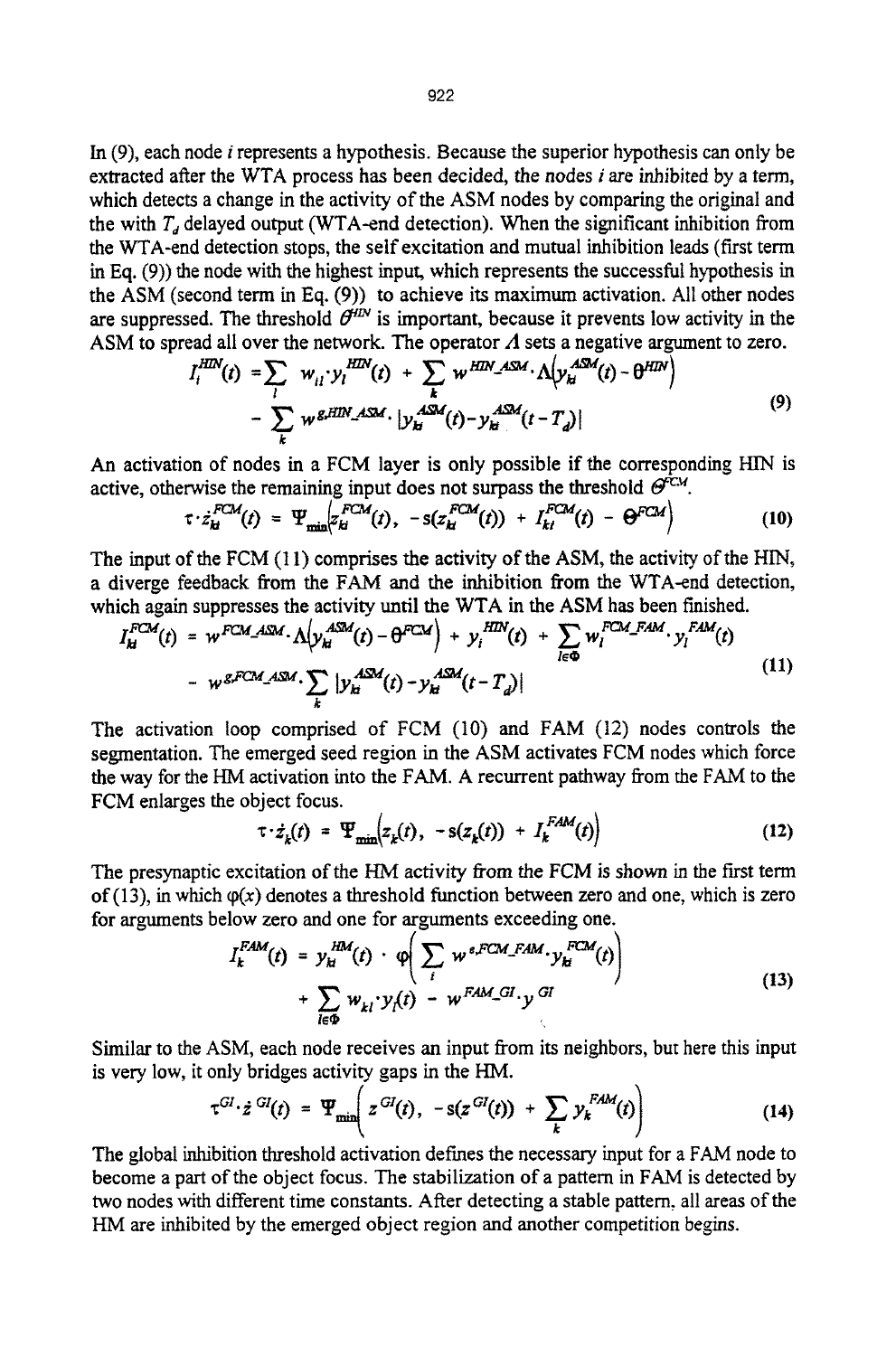## **3 Results**

The following simulations show results from two projects running at our institute. In most interacting systems, the detection of only one object in an image is of interest. But for completeness, the sequential selection of all attended regions is shown.

The first example, comes from a multisensorial robotic system for sorting [8], demonstrated in the field of waste paper recycling (Fig. 2). The hypotheses are generated by the extraction of local color information followed by a neural preclassification into journal, cardboard and newspaper.



Fig, 2. Selection of objects on a conveyor-belt. *Top, left to right:* original image (256x256), journal, cardboard, and newspaper hypothesis (32x32). *Middle, left to right:* all sequential detected regions. *Bottom, left to right:* Activity over time in the ASM, HIN, FCM and FAM. The hypothesis images show a preclassification error for journal, which was classified as newspaper. The network selects all materials in the image, but not the misclassification, the activity of the ASM in this region increases but it is not strong enough to attract attention and the algorithm stops independently (bottom, leR).



Fig. 3. Selection of human skin areas. *Top, left to right:* original image (256x256), skin hypothesis (64x64), all sequential detected regions. *Bottom, left to right:* Activity over time in the ASM, WTA-END, HIN, FCM and FAM. All skin areas are detected separately.